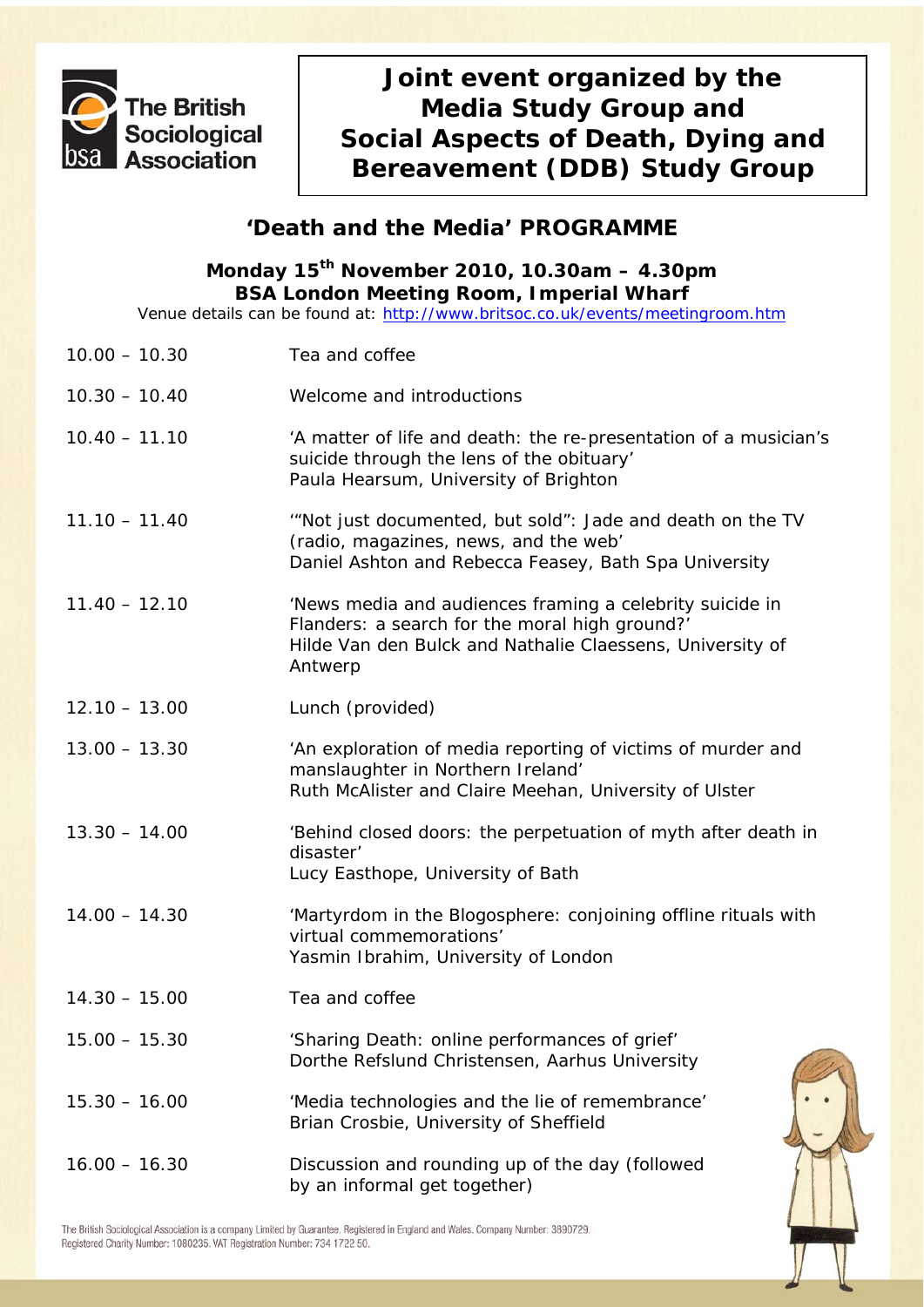

Symposium fees: Early Bird Registration for the symposium closes on **Friday 22nd October 2010**.

Fees are £20 for Postgraduates, £25 BSA members, £35 for non-members.

Registrations after 23rd October incur a £5 late booking fee.

**Places are limited, so sign up early!** 

To register [Click Here](http://bsas.esithosting.co.uk/public/event/eventBooking.aspx?id=EVT10080) and / or visit the event site for further symposium details: [http://www.britsoc.co.uk/specialisms/DDB.htm#\\_activity](http://www.britsoc.co.uk/specialisms/DDB.htm#_activity)

For more details about the study groups please visit: <http://www.britsoc.co.uk/specialisms/Media.htm>and/or <http://www.britsoc.co.uk/specialisms/DDB.htm>

Please direct any administrative enquiries to the BSA office at [events@britsoc.org.uk](mailto:events@britsoc.org.uk) and any academic enquires to [k.v.woodthorpe@bath.ac.uk.](mailto:k.v.woodthorpe@bath.ac.uk)

We look forward to seeing you in November,

The Convenors

Media Study Group: Julian Matthews (University of Leicester)

and

DDB Study Group: Kate Woodthorpe (University of Bath)

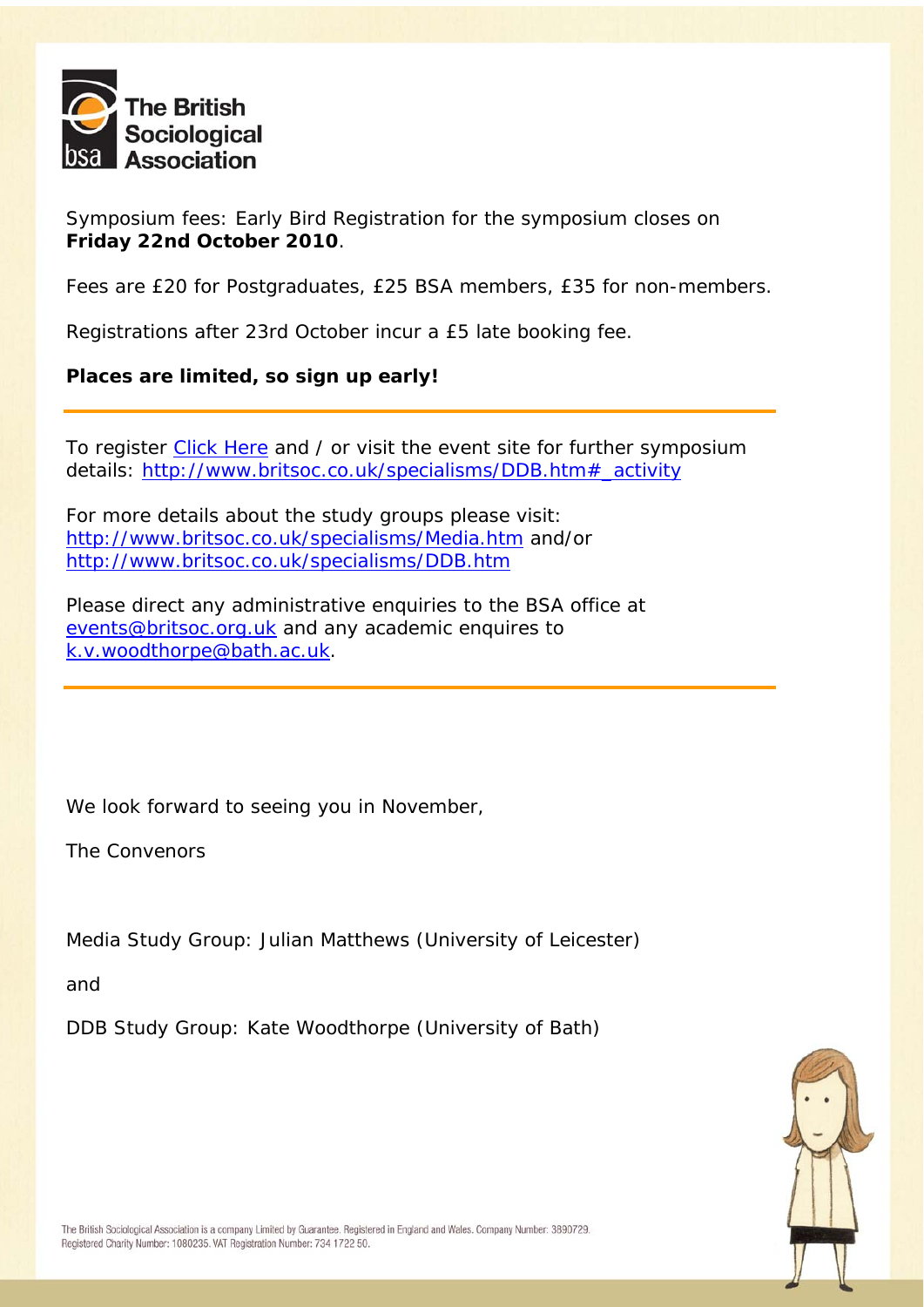

# **ABSTRACTS**

## **10.40 – 11.10**

#### **A matter of life and death: the re-presentation of a musician's suicide through the lens of the obituary**

Paula Hearsum, University of Brighton

When life takes a popular musician, that's not news, but when a popular musician takes their own life that is. Whilst popular music's relationship with the subject of death has been extensively intertwined, the desire and increasing curiosity for an insight into this final rite of passage is relatively recent. This paper will explore the extent to which journalistic coverage through music obituary writing both reflects and shapes the reality of a life lived and also sheds light on a society's views of death both culturally and historically.

For non-musical celebrities, suicide would be a shocking end, but for popular musicians, it's the ultimate rite of passage to the 'Forever 27 club'. By uncovering dominant discourses in the popular music press's coverage of suicide, the research will illustrate emergent ideologies of celebrity culture and thirst for 'reality' platforms, as well as attempt to understand the wider construction of cultural meanings and preoccupations with death in modern society.

Using critical discourse analysis to determine categorisation in the coverage of 'unexpected' deaths of musicians, the lens of Foucault's panoptical vision will be applied to demonstrate the emerging audiences who request and consume this output.

The paper will also include interviews with editors, writers and sub-editors (those 'gatekeepers' in charge of commissioning the stories, constructing the narrative and writing those attention-grabbing headlines) as well as with music obituary writers. Through an analysis of contemporary obituaries, the highly constructed text will demonstrate how a life is renegotiated in the re-presentation of a particular type of death. One that not only reflects, shapes and views the musician's life, but also, how that in turn, is a reflection of society.

#### **11.10 – 11.40**

#### **Not just documented, but sold:' Jade and death on the TV (radio, magazines, news, and web)**

Daniel Ashton and Rebecca Feasey, Bath Spa University

The news coverage of Jade Goody's battle with cancer during 2009 was seen as providing valuable visibility of the disease and prompting members of the public to evaluate their own health and seek relevant testing. Set against other accounts of

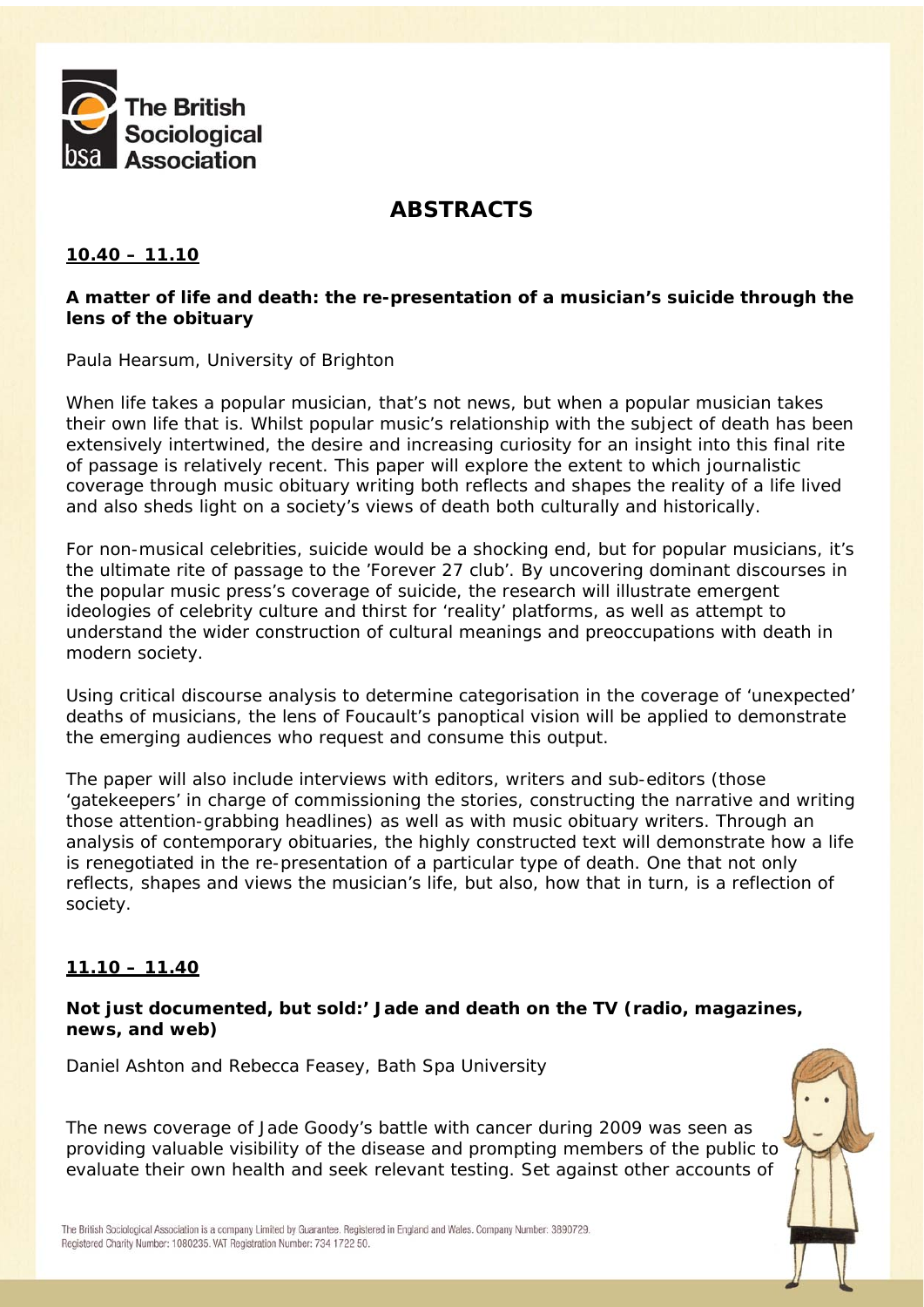

celebrity illness, such as Magic Johnson and AIDS, this paper stresses the specificity of celebrity and that understanding the advocacy and awareness potential can be significantly nuanced through understanding 'news on disease' as being as much about 'news on the celebrity'.

Drawing on focus group research with female magazine readers, this paper explores the complexities and tensions in how the 'public' can engage with media coverage. This paper will stress the importance of examining existing and emerging understandings of Jade as a celebrity. In this respect, the coverage that Jade brings to cancer as a disease cannot be widely assumed and the extant approaches to her and the cultural politics of celebrity should not be understated (Couldry and Markham, 2007 on political engagement).

Participants negotiated the advocacy and awareness elements of Jade's death with skepticism towards the Public Relations aspects of Jade's coverage, the revenue-generating activities of documenting the illness, and their own personal experiences of cancer and death. In this respect participants commented on her death "was sold" and that this was "not how cancer looks". The importance of celebrity and its promotional drive were emphasized in the responses that held coverage to be primarily of Jade as a celebrity compared to the understated disease and unseen death.

### **11.40 – 12.10**

#### **News Media and Audiences Framing a Celebrity Suicide in Flanders: A Search for the Moral High Ground?**

Hilde Van den Bulck and Nathalie Claessens*,* University of Antwerp

In Flanders, the suicide of gay celebrity Yasmine provoked strong reactions from both media and public. This paper analyses the press coverage of and audience responses to this death in order to examine the complex relation between the media, the celebrity and the public in dealing with death. Theoretically, this analysis is grounded in insights from celebrity studies about the way celebrities and their actions can initiate moral discussions including about death and suicide, and in insights into parasocial interaction and how this can influence the way in which people deal with (media coverage of) a celebrity (death). Analytically, this paper works within a framing paradigm.

Qualitative framing analysis of a three month sample of news coverage in daily and weekly papers and the online (on the paper's website) and offline (in the paper) audience reactions to these articles, reveals two main frames (Sainthood – Victim of Abuse) that were used to discuss the suicide and its aftermath. Analysis shows differences between popular and quality press coverage as well as an evolution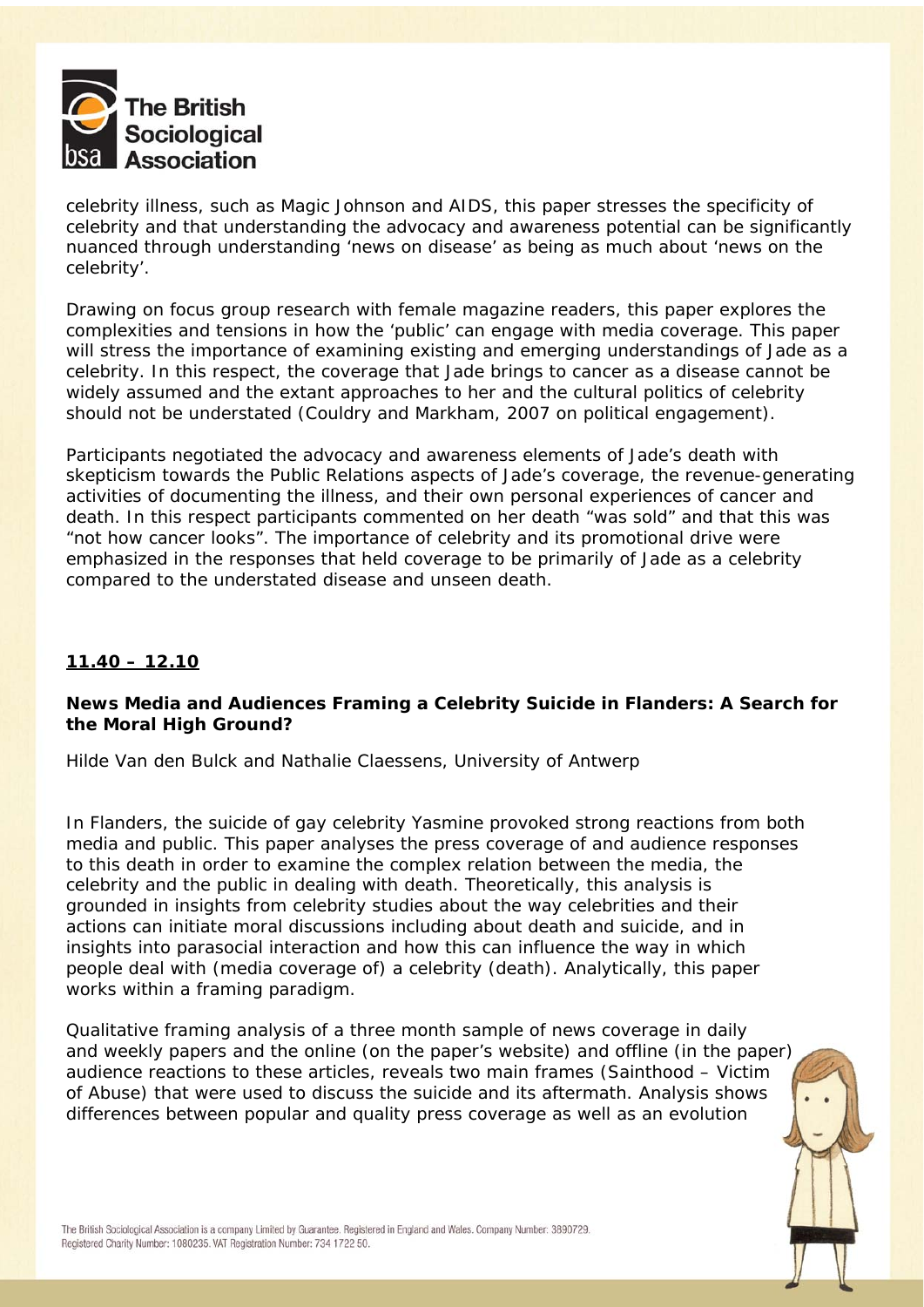

in frames over time from melodramatic to critical. These results are partly mirrored in online audience responses. Interestingly, following the celebrity death, moral and ethical issues such as suicide were discussed by media and audiences, with audience members adopting more polarized views than media. Notably, audience members use the media to personally address the (dead) celebrity, expressing their parasocial relationship with the celebrity. Lastly, our results suggest that audiences do not simply adopt media frames but that media frames interact with their personal experiences and ideas, thus forming audience frames.

#### **13.00 – 13.30**

#### **An Exploration of Media Reporting of Victims of Murder and Manslaughter in Northern Ireland**

Ruth McAlister and Claire Meehan, University of Ulster

Wherever a victim exists a crime has been perpetrated and crime stories are the biggest sellers across the media. If it 'bleeds it leads' is often an accurate description of the way in which news is deemed as newsworthy. The idea of the victim is compelling and television ratings and newspaper sales often rely upon the regularly gruesome descriptions of victims of crimes. Much journalistic practice is routine, with stories sought and reported in accordance with pre-constructed news templates, only the names, dates or locations change. The resultant outcome of such reporting is that journalists all too often produce easy explanations or simplistic ironies too quickly to summarise violent acts. This research focuses specifically on the media reporting of victims of murder and manslaughter in Northern Ireland. By undertaking in-depth semi-structured qualitative interviews with bereaved family members and by analysing stories printed in the local press, the preliminary findings from this research identify that the media will over sensationalise details of the victim's death, they frequently print inaccurate information and some journalists will employ unethical techniques to gain the 'scoop'. In all cases analysed respondents report that the style of media reporting has heightened the pain and suffering of family. The researchers propose that journalists should adopt a more 'humane' style of reporting that requires a new set of assumptions about the family who suffer the trauma, and new thinking about how to apply these ideas to the staple work of journalism.

#### **13.30 – 14.00**

#### **Behind Closed Doors: The perpetuation of myth after death in disaster**

Lucy Easthope, University of Bath

*"The care with which our dead are treated is a mark of how civilised a society we are. Much goes on for understandable reasons behind closed doors. For this reason there is a special responsibility placed on those entrusted with this work and the authorities who supervise it to ensure that bodies of the dead are treated with the utmost care and respect. This is what bereaved and loved ones* 

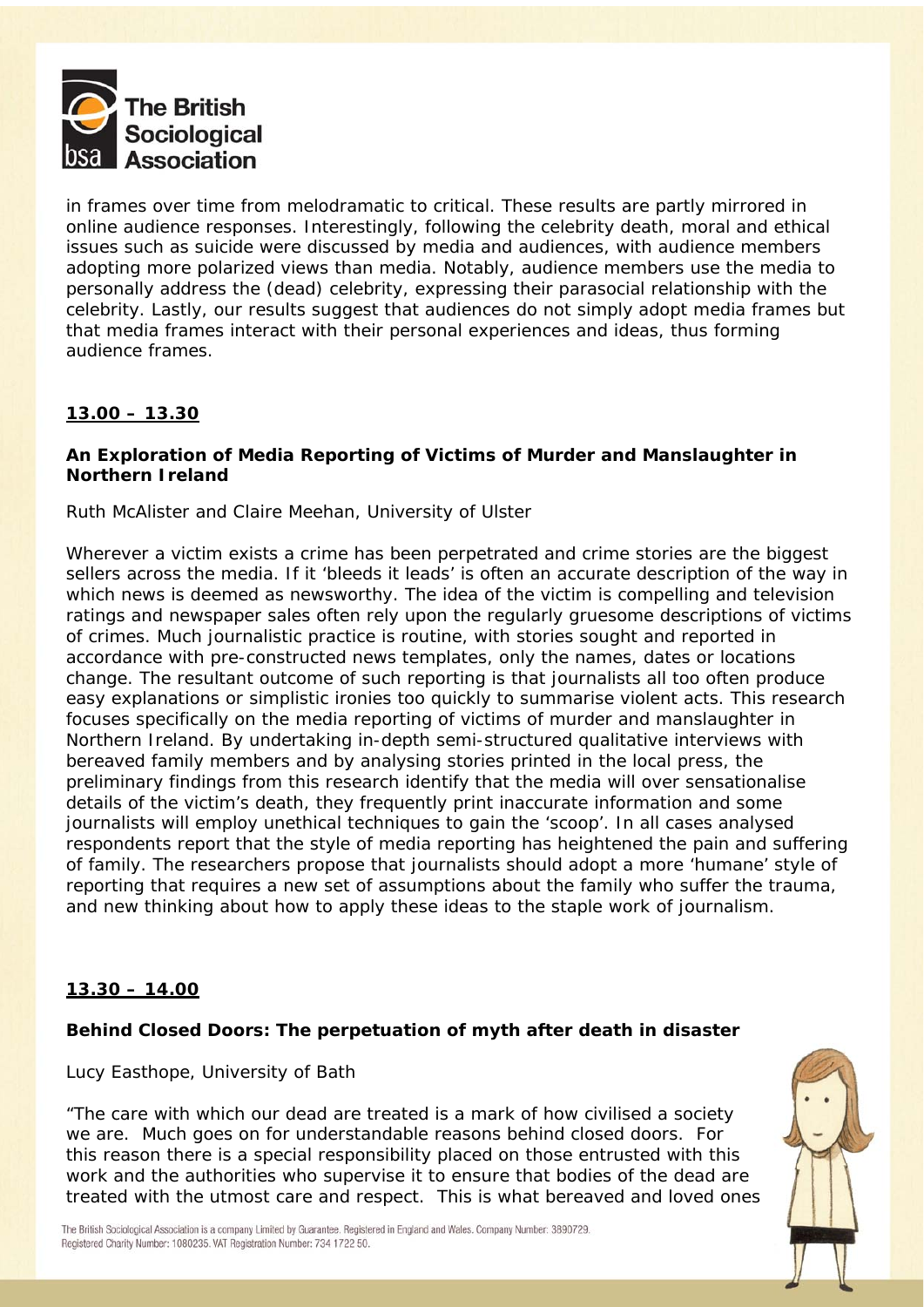

*are entitled to expect and what society at large demands"* Clarke, Lord Justice (2001) *Public Inquiry into the Identification of Victims following Major Transport Accidents.* HMSO. Norwich.

Despite a plethora of documentaries and dramas (CSI, Waking the Dead, Silent Witness et al) on related subject matter and a wealth of resources on the internet the vast majority continue to be misinformed about the realities of death in disaster. Media coverage frequently focuses on heroes, villains and agency incompetence.

Sites are quickly shrouded and emergency mortuaries are heavily secured. As Lord Clarke highlights above it is indeed understandable that much goes on 'behind closed doors' but this has meant that families of those who have died may be left impotent and powerless with little or no ability to influence the specialist and potentially arbitrary arrangements that are enacted in the UK and abroad. Those closed doors extend far beyond the initial response to the inquest and inquiry processes and further more the preparation for the next disaster. This means that the arrangements remain sequestered away and in the hands of a small number of specialists which makes governance and accountability problematic. Additionally this means that inaccurate and damaging myths about these sudden and violent deaths proliferate.

Time-critical decisions such as the family's right to view their loved one or receive their personal effects remain unaired in the public domain and in this short presentation I will argue that the media must contemplate a role beyond post disaster sensationalism and instead embrace a full exploration of these issues which are potentially as vital to a community as any other public information message.

#### **14.00 – 14.30**

#### **Martyrdom in the Blogosphere: Conjoining offline rituals with virtual commemorations**

Yasmin Ibrahim, Queen Mary, University of London

Death, grieving and commemoration in the virtual spaces of the internet can take various manifestations. This paper argues that socio-cultural practices and rituals in the offline spaces can conjoin with the virtual environments of the internet to create hybrid forms of grieving, memorials and commemoration. By analysing the case study of Neda Sultan in Iran and the symbolic significance of Martyrdom in Iranian society, religion and political history, this paper argues that the internet becomes a site of double articulation where the act of dying is both contemporaneous and historical when captured, disseminated and consumed non-stop on the Internet. This temporal dislocation of the internet provides a means to make death and martyrdom accessible at all times while drawing on its historical and cultural relevance in Iran to mobilise communal agency and to enact new forms of memorials which can be embedded in young peoples' everyday lives.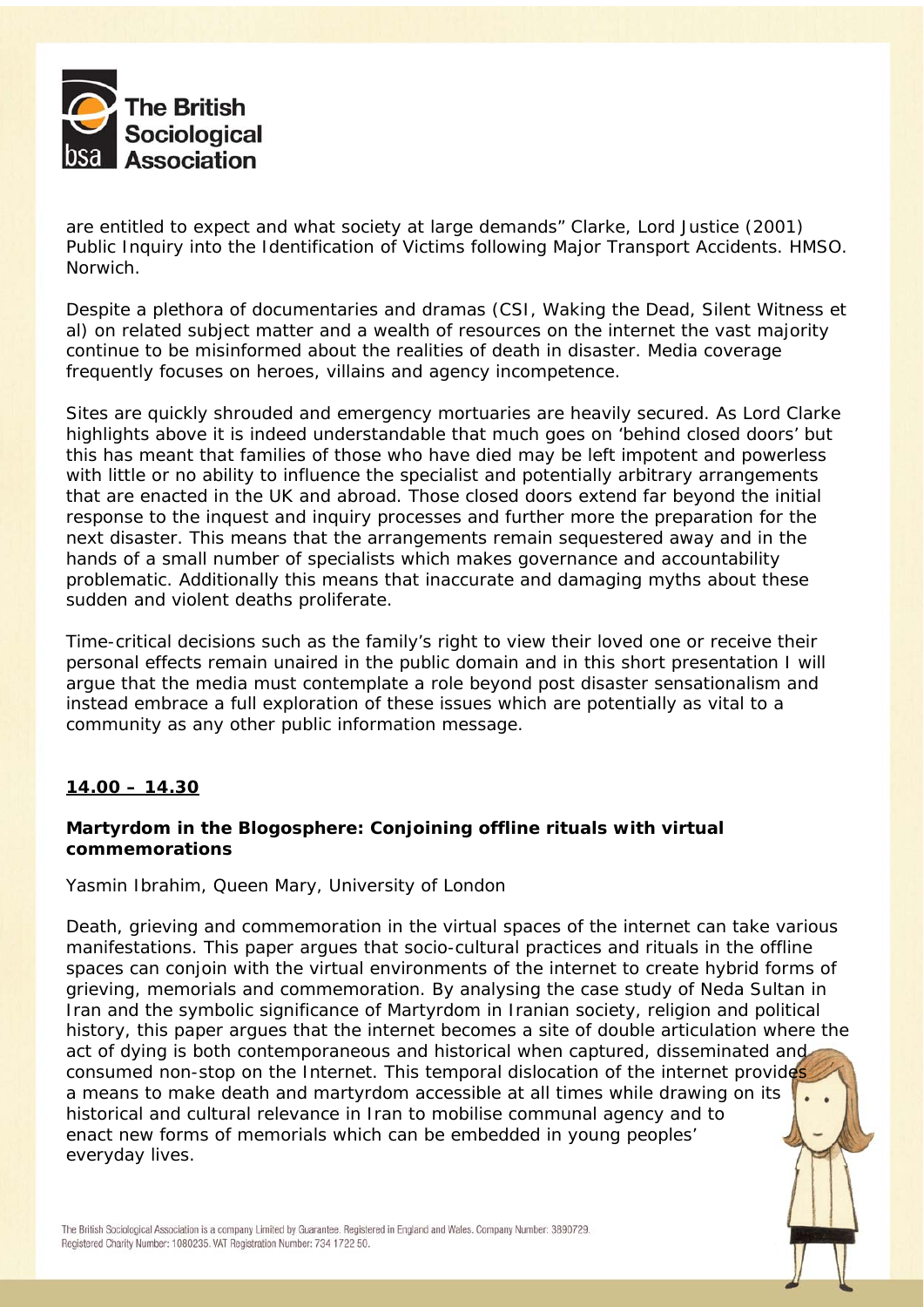

## **15.00 – 15.30**

#### **Sharing Death. Online performances of grief**

Dorthe Refslund Christensen, Aarhus University

More and more sites turn up on the Internet that facilitates the process of mourning for people who have lost loved ones. In this paper I analyze one of these groups, the Danish mourning site, [www.Mindet.dk](http://www.mindet.dk/) (*Mindet* means Memory). On this site participants perform their grief by designing memory sites for their loved one(s) displaying photographs, poetry, stories and expressions of grief and longing, lighting candles for other people's loved ones, sharing their personal experiences in different chatrooms constructing communities of grief.

Web 2.0 marks a social turn in digitally mediated culture, turning the media user into coproducer/participant. This accentuates the impact of media on today's cultural practices (community building, constructing identities): the creation of editable profiles, becoming visible to others etc. Thus Web 2.0 become emblematic of how society and our life practices are submitted to mediatization.

This is particularly interesting in regard to sites such as Mindet.dk since this site on the one hand constructs strong social codings like spatial and attitudinal demarcations inherent in all ritual and sacralising practice that points to how the internet and the growing number of social media are perfectly fit to the creation of communities of intimacy. On the other hand the site displays a variety of both on- and offline sociocultural matrices for the performances of grief involved like children's offline burialsites, little girls' poetrybooks, datingsites which points to the complex sociocultural web of ideas an practices citated in the ritualizations.

#### **15.30 – 16.00**

#### **Media Technologies and the Lie of Remembrance**

#### Brian Crosbie, University of Sheffield

This paper builds on a previous study on memorial media technology [MMT] and remembrance. In that work I addressed the implications of new MMT in shaping post-death identity. This technology, I suggested, marks a significant point in the sovereignty of modern consumer identities: identity it seems should not be lost even on death. Revisiting the MMT and death identity nexus this paper considers some implications for the state of bereavement. Using Ricoeur's writing on the 'idem' and 'ipse' features of identity and Freud's work on bereavement and melancholy, I speculate that contrary to the possibility of end-less remembrance, MMT ( web-based or otherwise) betrays our experiences of the living identities of others. And that the technological offer of constant remembrance hinders the existential need to 'move on'.